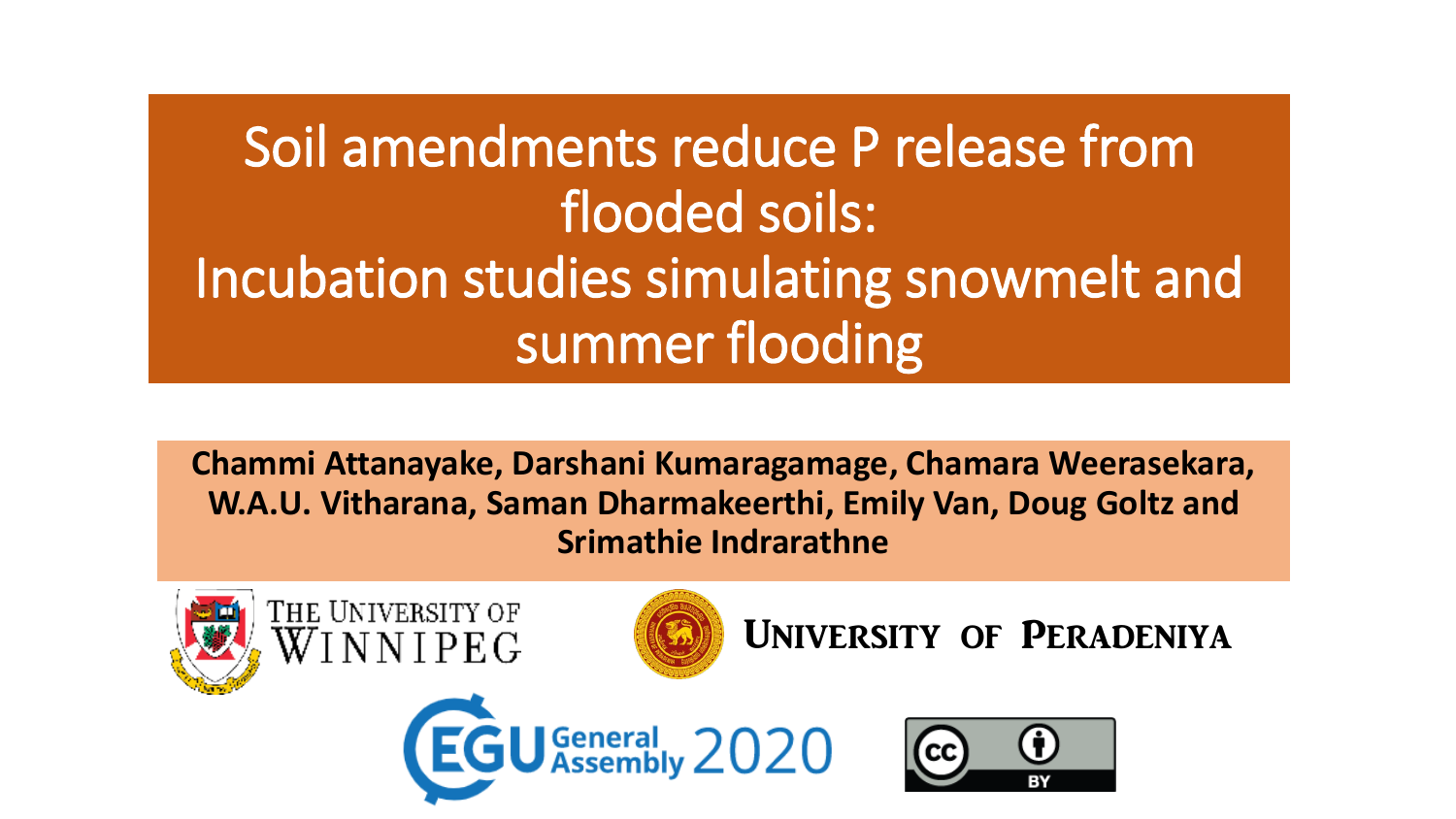## **Introduction**

- Prolonged flooding could enhance P release from soils due to anaerobic reduction.
- In the Canadian Prairies, flooding is common with spring snow melt and summer precipitation
- Limited knowledge on seasonal differences in flooding-induced P release from soils.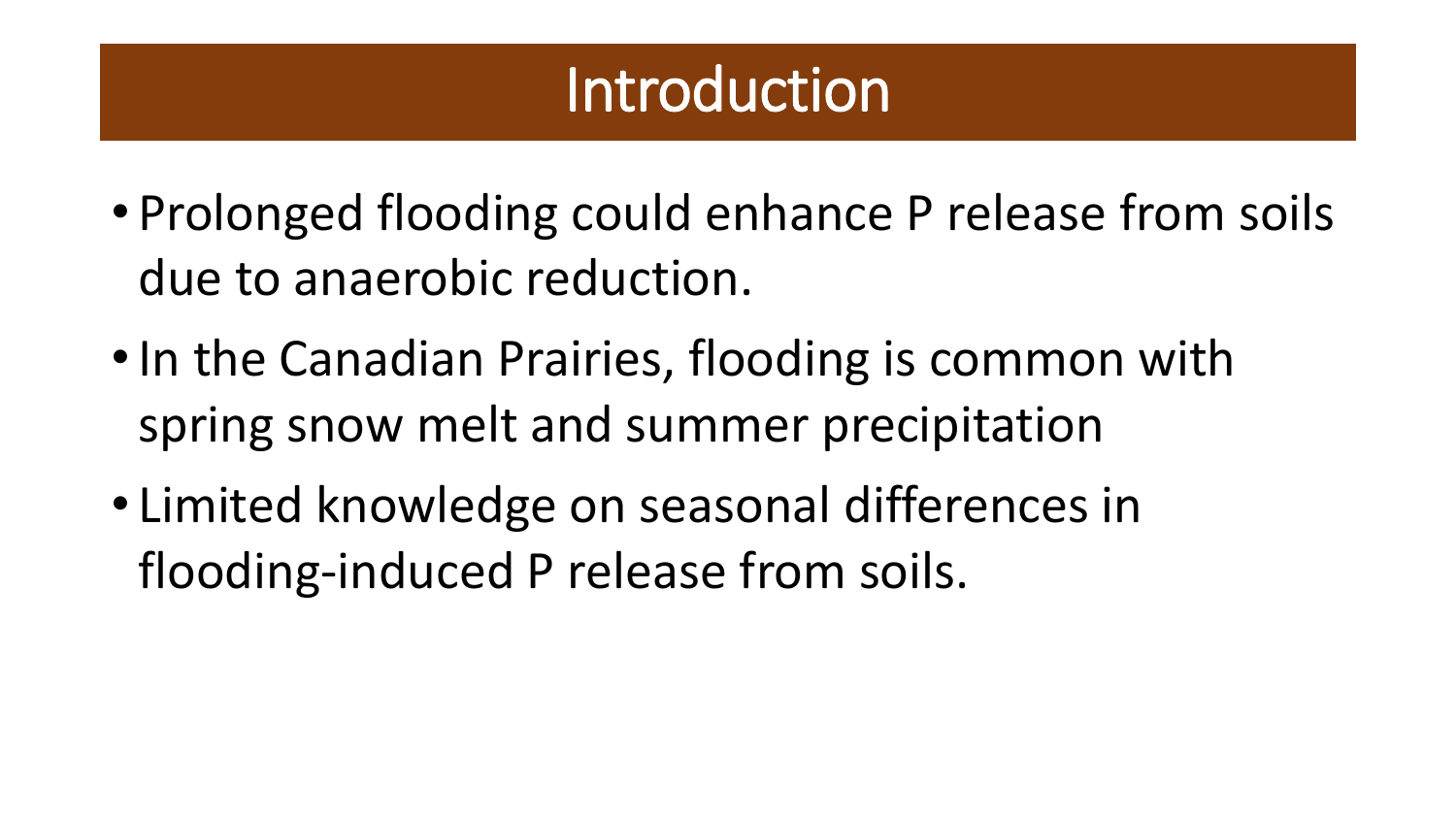# **Objective**

• To compare P release in flooded soils under simulated summer flooding and spring snowmelt conditions.

• To investigate the effectiveness of gypsum, magnesium sulphate, alum, ferric chloride, zeolite and manganese oxides in reducing P release from flooded soils under simulated summer and spring snowmelt flooding conditions.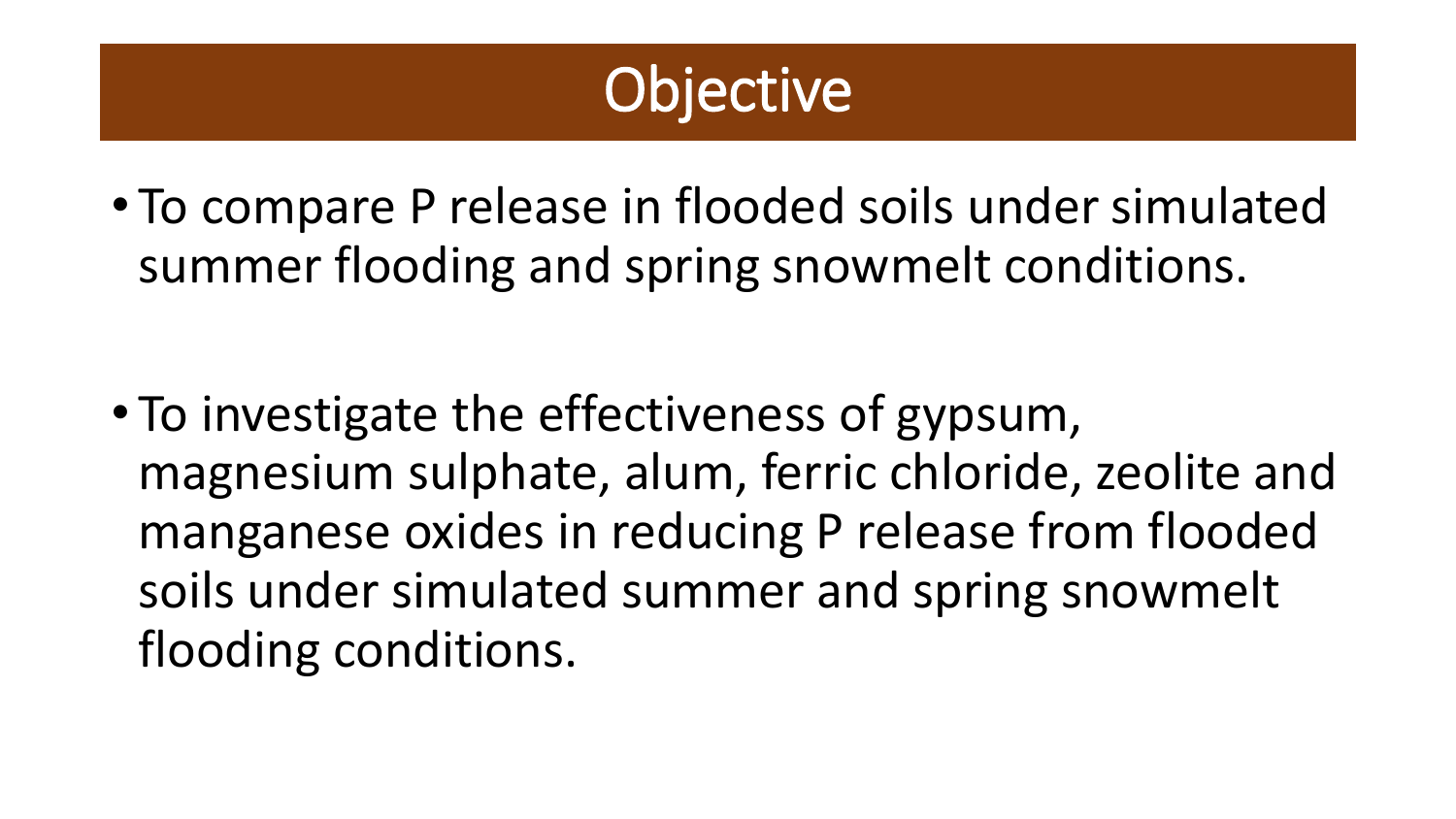## Incubation study



- **1** Soil
- **2** DI Water
- **3** Pt Redox probe
- **4** Rhizon flex sampler
- Amendment were mixed with soil/spread on the top (5Mg/ha)
- Incubated at room temperature (22<sup>o</sup>C) and 4°C for 8-10 weeks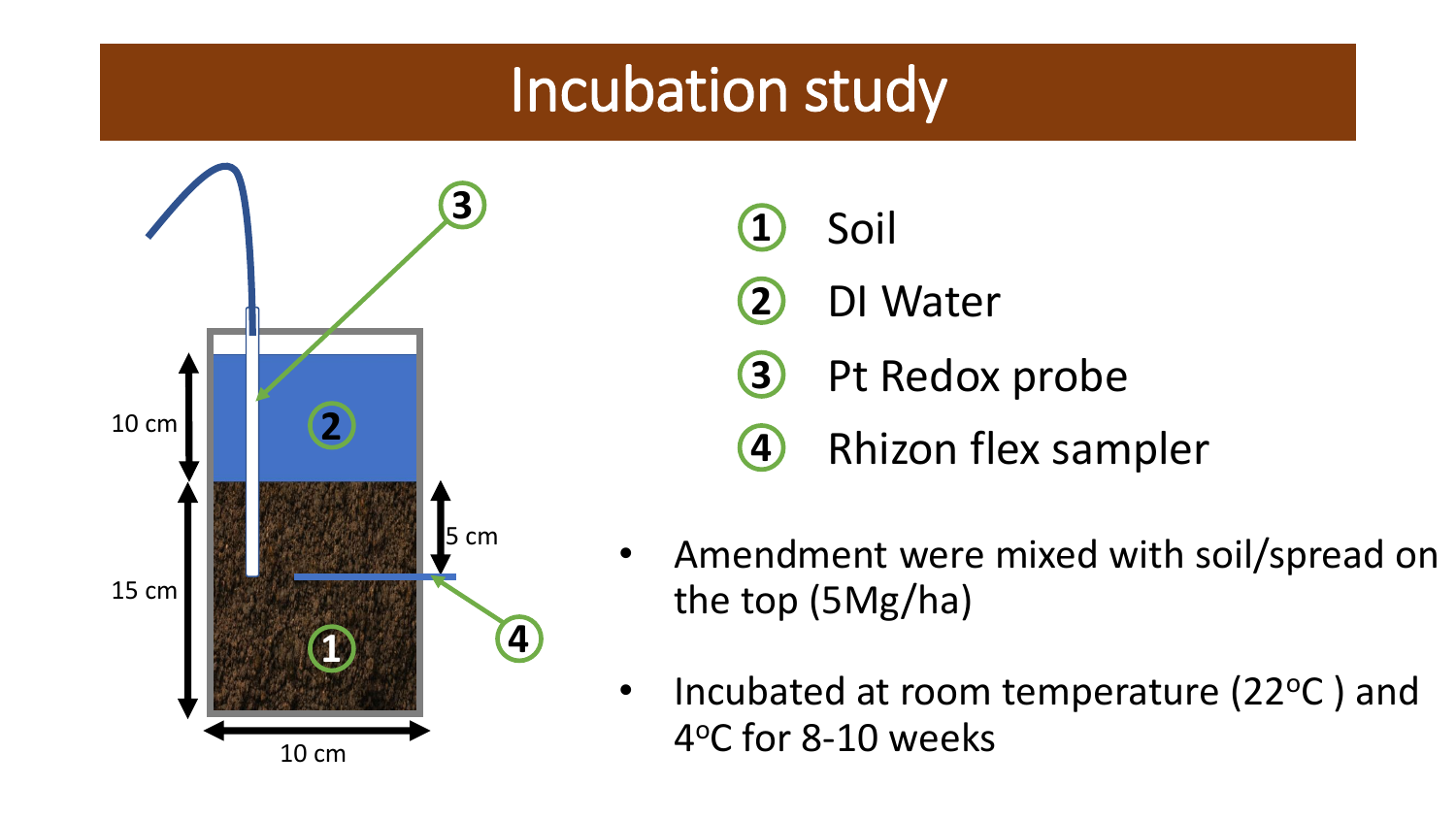## Incubation study

- Pore-water samples were collected at every week
- Analysis in pore-water
	- Dissolved reactive P-Molybdate reductive
	- pH
	- Cations-ICP-OES
	- Anions-IC
	- Electrical conductivity

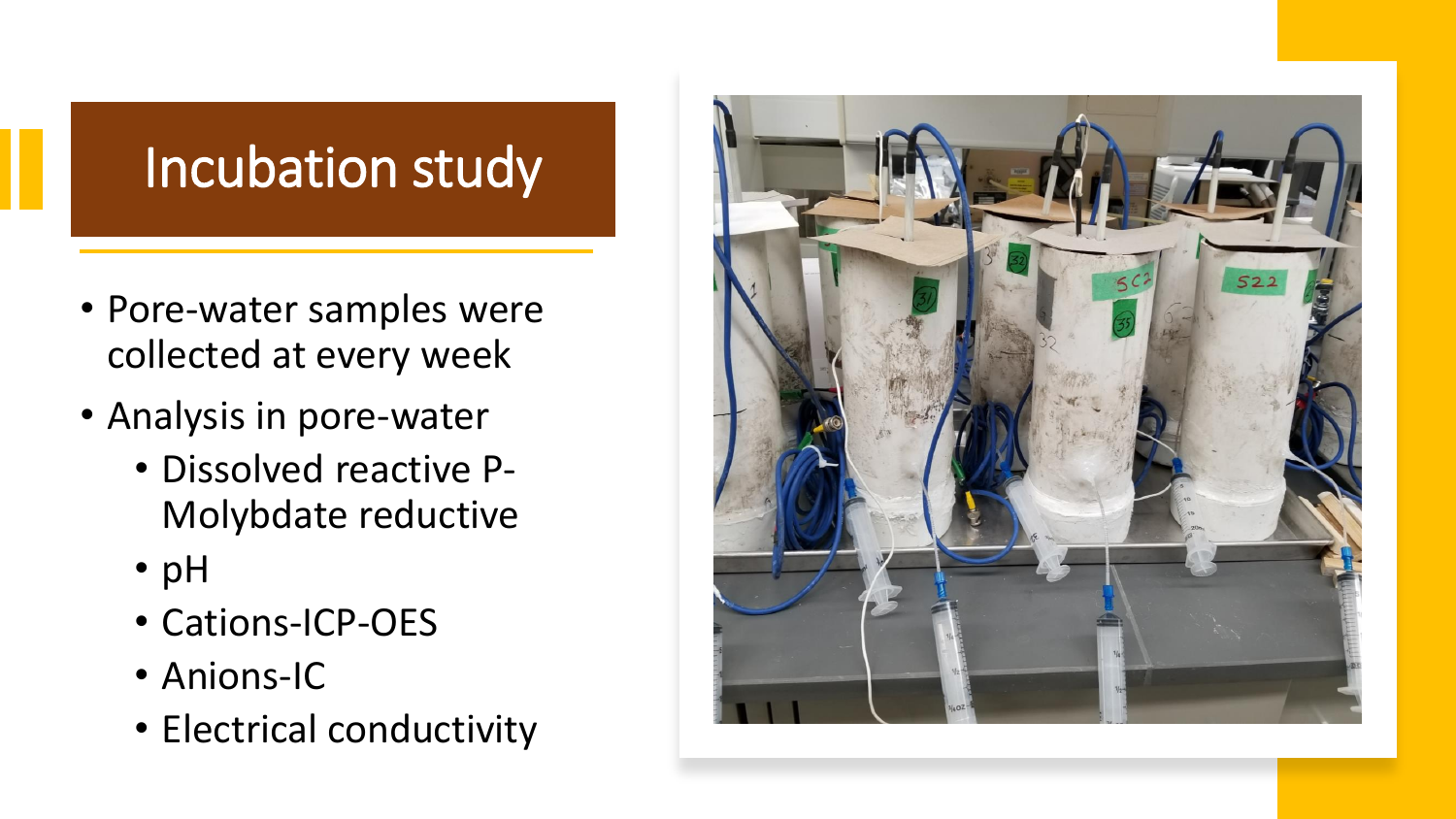# Conclusion

- Release of soil P into soil solution and floodwater was higher at 22oC than that at 4oC.
- Gypsum, magnesium sulphate, alum, ferric chloride and manganese(iv)oxides were effective in reducing the concentrations of P in the pore- and flood-water at various capacities.
- Zeolite increased the concentration of P in pore- and floodwater.
- Degree of effectiveness of amendments depended on soil properties.